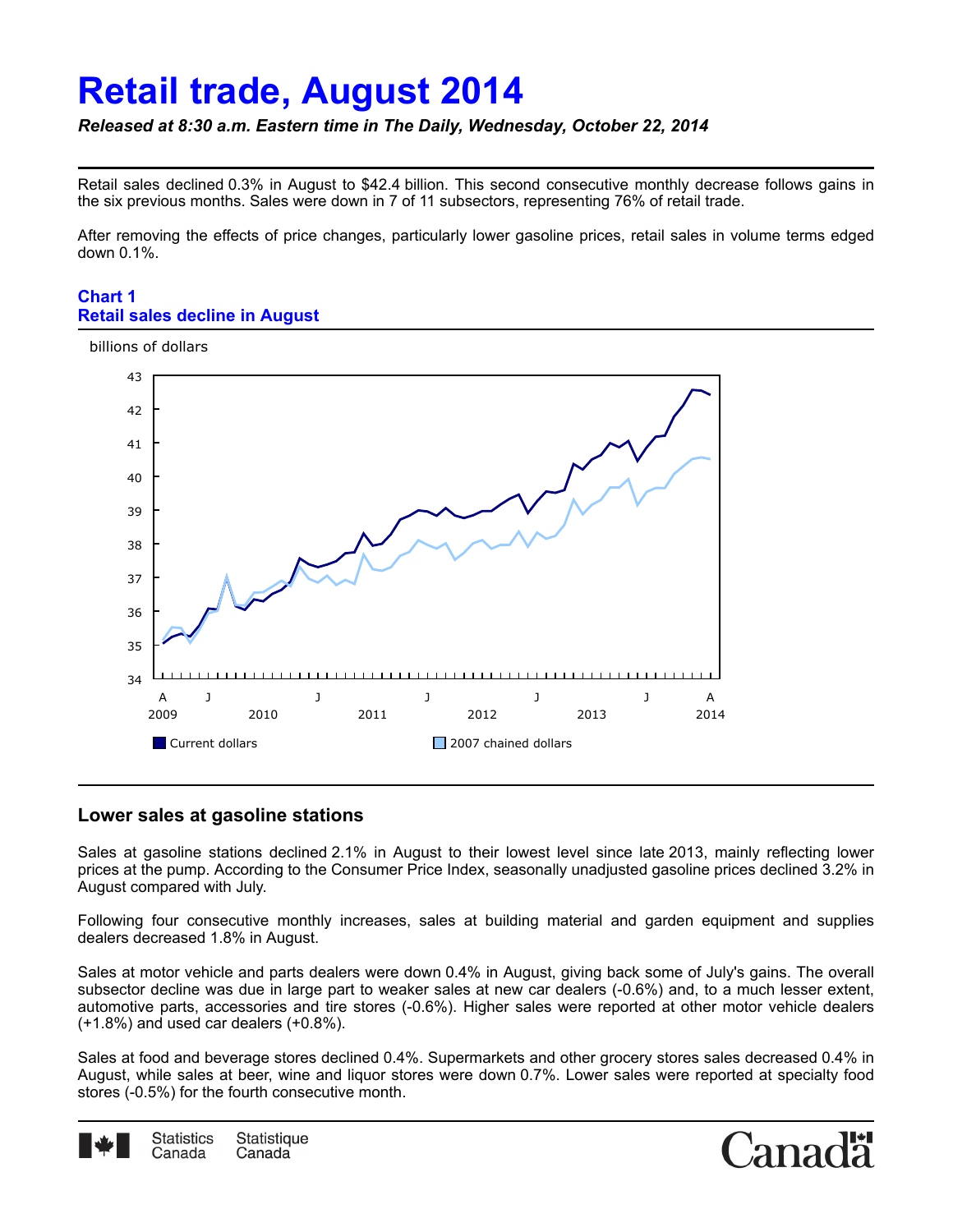Receipts at furniture and home furnishings stores (-1.8%) declined for the second time in three months, largely as a result of lower sales at home furnishings stores (-5.0%).

After six months of growth, sales at sporting goods, hobby, book and music stores declined 0.2%.

## **Back-to-school sales**

Store types traditionally associated with back-to-school sales advanced in August.

Sales at general merchandise stores rose 1.8%, with increases at both other general merchandise stores (+2.4%) and department stores (+1.0%).

Sales at clothing and clothing accessories stores (+1.1%) rose for the fourth time in five months. Higher receipts were posted at both clothing stores (+1.2%) and shoe stores (+1.9%).

Sales at electronics and appliance stores (+1.1%) increased for the second consecutive month.

### **Sales down in six provinces**

Retail sales were down in six provinces in August. Lower sales in Ontario and, to a lesser extent, Alberta accounted for most of the decrease.

Lower sales in Ontario (-0.5%), Alberta (-0.5%), Nova Scotia (-1.5%) and Newfoundland and Labrador (-2.1%) came after three or more months of advances.

The largest increase in dollar terms was registered in British Columbia, where retail sales rose 0.4%.

Sales in New Brunswick (+0.1%) rose for the fifth consecutive month.

It is possible to consult tables of unadjusted data by [industry](http://www.statcan.gc.ca/tables-tableaux/sum-som/l01/cst01/trad42b-eng.htm) and by [province and territory](http://www.statcan.gc.ca/tables-tableaux/sum-som/l01/cst01/trad43b-eng.htm) in the *Tables by subject* module of our website.

For information on related indicators, refer to the *[Latest statistics](http://www.statcan.gc.ca/tables-tableaux/sum-som/l01/cst01/media01-eng.htm)* page on our website.

#### *Note to readers*

*All data in this release are seasonally adjusted and in current dollars, unless otherwise noted. For more information on seasonal adjustment, see [Seasonally adjusted data – Frequently asked questions](http://www.statcan.gc.ca/dai-quo/btd-add/btd-add-eng.htm).*

*Total retail sales expressed in volume are calculated by deflating current dollar values using consumer price indexes. The retail sales [series in chained \(2007\) dollars is a chained Fisher volume index with 2007 as the reference year. For more information, see](http://www23.statcan.gc.ca/imdb-bmdi/document/2406_D13_T9_V1-eng.htm) Calculation of Volume of Retail Trade Sales.*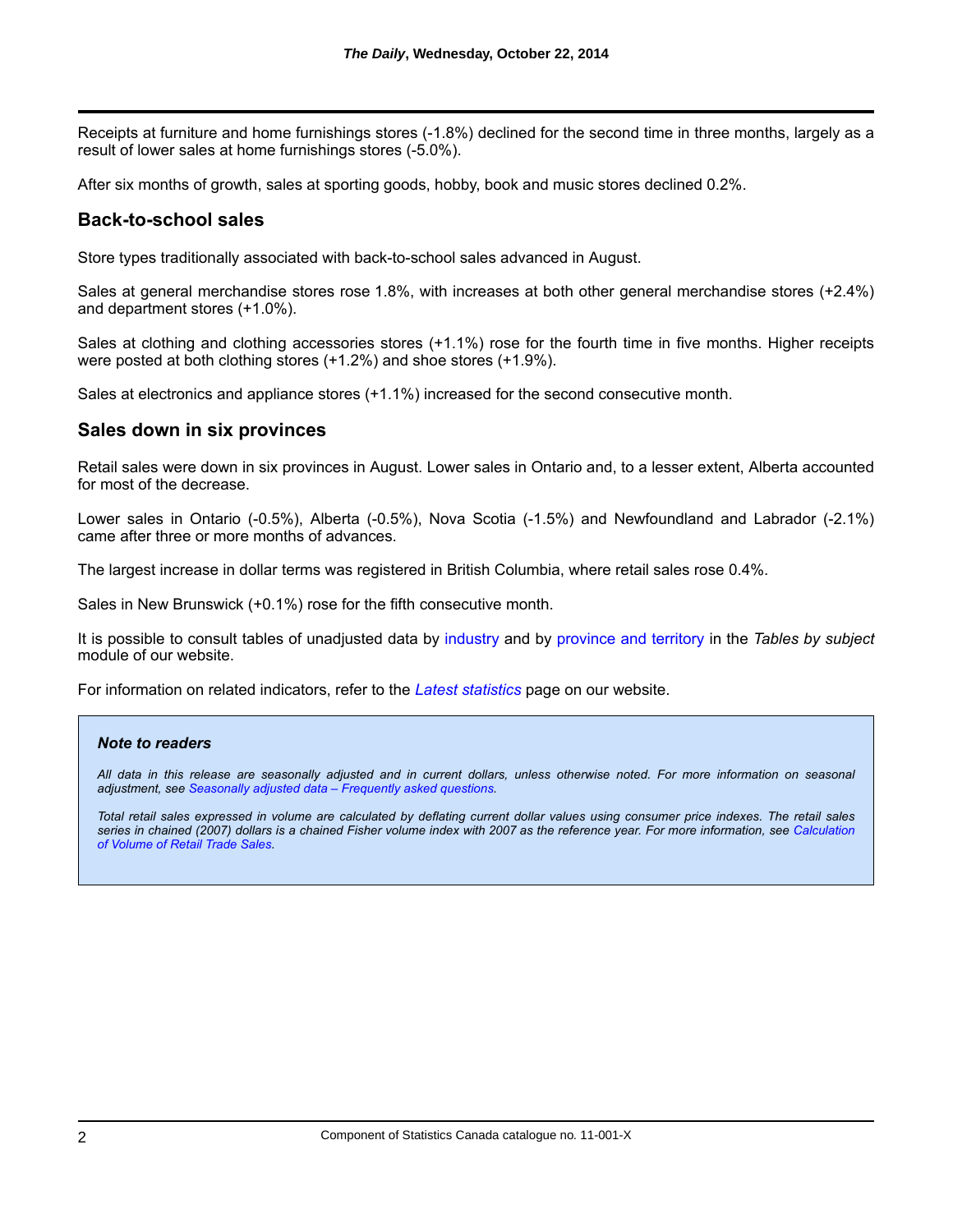| Table 1                                                      |  |
|--------------------------------------------------------------|--|
| Retail sales by province and territory - Seasonally adjusted |  |

|                              | August 2013         | July 2014 <sup>r</sup> | August 2014 <sup>p</sup> | July to August<br>2014 | August 2013 to<br>August 2014 |
|------------------------------|---------------------|------------------------|--------------------------|------------------------|-------------------------------|
|                              | millions of dollars |                        | % change                 |                        |                               |
| Canada                       | 40,633              | 42,545                 | 42,416                   | $-0.3$                 | 4.4                           |
| Newfoundland and Labrador    | 722                 | 769                    | 753                      | $-2.1$                 | 4.2                           |
| <b>Prince Edward Island</b>  | 164                 | 173                    | 172                      | $-0.5$                 | 5.0                           |
| Nova Scotia                  | 1.159               | 1,200                  | 1.182                    | $-1.5$                 | 2.0                           |
| New Brunswick                | 929                 | 976                    | 977                      | 0.1                    | 5.2                           |
| Quebec                       | 8.905               | 9,117                  | 9.109                    | $-0.1$                 | 2.3                           |
| Ontario                      | 14.231              | 14.845                 | 14.763                   | $-0.5$                 | 3.7                           |
| Manitoba                     | 1,434               | 1,495                  | 1,496                    | 0.1                    | 4.3                           |
| Saskatchewan                 | 1,535               | 1,607                  | 1,608                    | 0.0                    | 4.7                           |
| Alberta                      | 6,126               | 6,644                  | 6,614                    | $-0.5$                 | 8.0                           |
| <b>British Columbia</b>      | 5,279               | 5,567                  | 5,588                    | 0.4                    | 5.8                           |
| Yukon                        | 55                  | 56                     | 55                       | $-0.9$                 | $-0.1$                        |
| <b>Northwest Territories</b> | 62                  | 68                     | 69                       | 2.4                    | 11.6                          |
| Nunavut                      | 30                  | 29                     | 30                       | 1.1                    | $-1.5$                        |

r revised

p preliminary

**Note(s):**  Figures may not add up to totals as a result of rounding.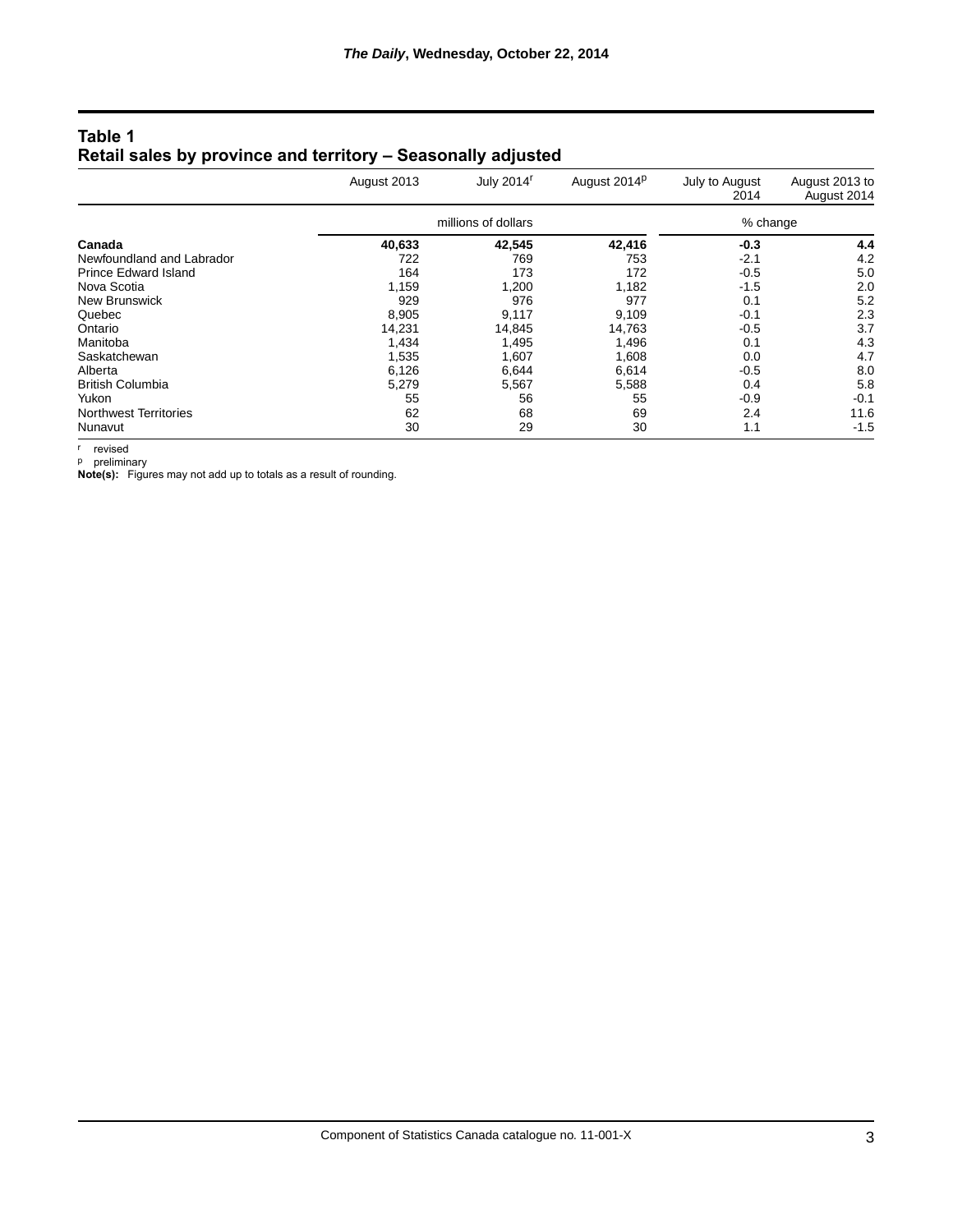# **Table 2 Retail sales by industry – Seasonally adjusted**

| millions of dollars<br>% change<br>42,416<br>40,633<br>$-0.3$<br>Total retail trade (current dollars)<br>42,545<br>Total retail trade (2007 chained<br>39,304<br>40,510<br>$-0.1$<br>3.1<br>dollars)<br>40,566<br>Total (current dollars) excluding motor<br>vehicle and parts dealers<br>$-0.3$<br>31,276<br>32,393<br>32,301<br>Total (current dollars) excluding motor<br>vehicle and parts dealers and<br>gasoline stations<br>26,041<br>0.1<br>26,895<br>26,918<br>Motor vehicle and parts dealers<br>9,357<br>10,152<br>10,116<br>-0.4<br>$-0.6$<br>New car dealers<br>7,537<br>8,335<br>8,287<br>Used car dealers<br>548<br>538<br>544<br>0.8<br>Other motor vehicle dealers<br>626<br>650<br>615<br>1.8<br>Automotive parts, accessories and tire<br>631<br>659<br>655<br>$-0.6$<br>stores | August 2013 | July 2014 <sup>r</sup> | August 2014P | July to August<br>2014 | August 2013 to<br>August 2014 |
|----------------------------------------------------------------------------------------------------------------------------------------------------------------------------------------------------------------------------------------------------------------------------------------------------------------------------------------------------------------------------------------------------------------------------------------------------------------------------------------------------------------------------------------------------------------------------------------------------------------------------------------------------------------------------------------------------------------------------------------------------------------------------------------------------|-------------|------------------------|--------------|------------------------|-------------------------------|
|                                                                                                                                                                                                                                                                                                                                                                                                                                                                                                                                                                                                                                                                                                                                                                                                    |             |                        |              |                        |                               |
|                                                                                                                                                                                                                                                                                                                                                                                                                                                                                                                                                                                                                                                                                                                                                                                                    |             |                        |              |                        | 4.4                           |
|                                                                                                                                                                                                                                                                                                                                                                                                                                                                                                                                                                                                                                                                                                                                                                                                    |             |                        |              |                        |                               |
|                                                                                                                                                                                                                                                                                                                                                                                                                                                                                                                                                                                                                                                                                                                                                                                                    |             |                        |              |                        |                               |
|                                                                                                                                                                                                                                                                                                                                                                                                                                                                                                                                                                                                                                                                                                                                                                                                    |             |                        |              |                        | 3.3                           |
|                                                                                                                                                                                                                                                                                                                                                                                                                                                                                                                                                                                                                                                                                                                                                                                                    |             |                        |              |                        |                               |
|                                                                                                                                                                                                                                                                                                                                                                                                                                                                                                                                                                                                                                                                                                                                                                                                    |             |                        |              |                        | 3.4                           |
|                                                                                                                                                                                                                                                                                                                                                                                                                                                                                                                                                                                                                                                                                                                                                                                                    |             |                        |              |                        | 8.1                           |
|                                                                                                                                                                                                                                                                                                                                                                                                                                                                                                                                                                                                                                                                                                                                                                                                    |             |                        |              |                        | 9.9                           |
|                                                                                                                                                                                                                                                                                                                                                                                                                                                                                                                                                                                                                                                                                                                                                                                                    |             |                        |              |                        | 1.8                           |
|                                                                                                                                                                                                                                                                                                                                                                                                                                                                                                                                                                                                                                                                                                                                                                                                    |             |                        |              |                        | $-3.7$                        |
|                                                                                                                                                                                                                                                                                                                                                                                                                                                                                                                                                                                                                                                                                                                                                                                                    |             |                        |              |                        |                               |
|                                                                                                                                                                                                                                                                                                                                                                                                                                                                                                                                                                                                                                                                                                                                                                                                    |             |                        |              |                        | 3.7                           |
| <b>Furniture and home furnishings</b>                                                                                                                                                                                                                                                                                                                                                                                                                                                                                                                                                                                                                                                                                                                                                              |             |                        |              |                        |                               |
| 1,285<br>1,370<br>$-1.8$<br>stores<br>1,396                                                                                                                                                                                                                                                                                                                                                                                                                                                                                                                                                                                                                                                                                                                                                        |             |                        |              |                        | 6.6                           |
| Furniture stores<br>872<br>872<br>0.1<br>812                                                                                                                                                                                                                                                                                                                                                                                                                                                                                                                                                                                                                                                                                                                                                       |             |                        |              |                        | 7.4                           |
| 473<br>524<br>498<br>$-5.0$<br>Home furnishings stores                                                                                                                                                                                                                                                                                                                                                                                                                                                                                                                                                                                                                                                                                                                                             |             |                        |              |                        | 5.1                           |
| 1.1<br><b>Electronics and appliance stores</b><br>1,189<br>1,218<br>1,232                                                                                                                                                                                                                                                                                                                                                                                                                                                                                                                                                                                                                                                                                                                          |             |                        |              |                        | 3.6                           |
| <b>Building material and garden</b>                                                                                                                                                                                                                                                                                                                                                                                                                                                                                                                                                                                                                                                                                                                                                                |             |                        |              |                        |                               |
| equipment and supplies dealers<br>$-1.8$<br>2,373<br>2,440<br>2,397                                                                                                                                                                                                                                                                                                                                                                                                                                                                                                                                                                                                                                                                                                                                |             |                        |              |                        | 1.0                           |
| 9,012<br>Food and beverage stores<br>9,066<br>9,031<br>-0.4                                                                                                                                                                                                                                                                                                                                                                                                                                                                                                                                                                                                                                                                                                                                        |             |                        |              |                        | 0.2                           |
| Supermarkets and other grocery (except                                                                                                                                                                                                                                                                                                                                                                                                                                                                                                                                                                                                                                                                                                                                                             |             |                        |              |                        |                               |
| convenience) stores<br>6,327<br>6,298<br>6,276<br>$-0.4$                                                                                                                                                                                                                                                                                                                                                                                                                                                                                                                                                                                                                                                                                                                                           |             |                        |              |                        | $-0.8$                        |
| Convenience stores<br>545<br>0.4<br>578<br>580                                                                                                                                                                                                                                                                                                                                                                                                                                                                                                                                                                                                                                                                                                                                                     |             |                        |              |                        | 6.5                           |
| 497<br>495<br>Specialty food stores<br>486<br>$-0.5$                                                                                                                                                                                                                                                                                                                                                                                                                                                                                                                                                                                                                                                                                                                                               |             |                        |              |                        | 1.9                           |
| $-0.7$<br>Beer, wine and liquor stores<br>1,655<br>1,693<br>1,680                                                                                                                                                                                                                                                                                                                                                                                                                                                                                                                                                                                                                                                                                                                                  |             |                        |              |                        | 1.5                           |
|                                                                                                                                                                                                                                                                                                                                                                                                                                                                                                                                                                                                                                                                                                                                                                                                    |             |                        |              |                        |                               |
| Health and personal care stores<br>2,924<br>3,115<br>3,105<br>$-0.3$                                                                                                                                                                                                                                                                                                                                                                                                                                                                                                                                                                                                                                                                                                                               |             |                        |              |                        | 6.2                           |
| <b>Gasoline stations</b><br>$-2.1$<br>5,234<br>5,498<br>5,383                                                                                                                                                                                                                                                                                                                                                                                                                                                                                                                                                                                                                                                                                                                                      |             |                        |              |                        | 2.8                           |
| <b>Clothing and clothing accessories</b>                                                                                                                                                                                                                                                                                                                                                                                                                                                                                                                                                                                                                                                                                                                                                           |             |                        |              |                        |                               |
| 2,300<br>stores<br>2,386<br>2,413<br>1.1                                                                                                                                                                                                                                                                                                                                                                                                                                                                                                                                                                                                                                                                                                                                                           |             |                        |              |                        | 4.9                           |
| Clothing stores<br>1,810<br>1,882<br>1,904<br>1.2                                                                                                                                                                                                                                                                                                                                                                                                                                                                                                                                                                                                                                                                                                                                                  |             |                        |              |                        | 5.2                           |
| 255<br>262<br>1.9<br>Shoe stores<br>267                                                                                                                                                                                                                                                                                                                                                                                                                                                                                                                                                                                                                                                                                                                                                            |             |                        |              |                        | 4.6                           |
| Jewellery, luggage and leather goods                                                                                                                                                                                                                                                                                                                                                                                                                                                                                                                                                                                                                                                                                                                                                               |             |                        |              |                        |                               |
| $-0.3$<br>235<br>242<br>242<br>stores                                                                                                                                                                                                                                                                                                                                                                                                                                                                                                                                                                                                                                                                                                                                                              |             |                        |              |                        | 3.0                           |
| Sporting goods, hobby, book and                                                                                                                                                                                                                                                                                                                                                                                                                                                                                                                                                                                                                                                                                                                                                                    |             |                        |              |                        |                               |
| 922<br>965<br>963<br>$-0.2$<br>music stores                                                                                                                                                                                                                                                                                                                                                                                                                                                                                                                                                                                                                                                                                                                                                        |             |                        |              |                        | 4.4                           |
| 5,065<br>5,440<br><b>General merchandise stores</b><br>5,343<br>1.8                                                                                                                                                                                                                                                                                                                                                                                                                                                                                                                                                                                                                                                                                                                                |             |                        |              |                        | 7.4                           |
| 2,317<br>1.0<br>Department stores<br>2,211<br>2,295                                                                                                                                                                                                                                                                                                                                                                                                                                                                                                                                                                                                                                                                                                                                                |             |                        |              |                        | 4.8                           |
| Other general merchandise stores<br>2,854<br>3,048<br>3,123<br>2.4                                                                                                                                                                                                                                                                                                                                                                                                                                                                                                                                                                                                                                                                                                                                 |             |                        |              |                        | 9.4                           |
| <b>Miscellaneous store retailers</b><br>970<br>965<br>967<br>0.2                                                                                                                                                                                                                                                                                                                                                                                                                                                                                                                                                                                                                                                                                                                                   |             |                        |              |                        | $-0.3$                        |

r revised p preliminary

**Note(s):**  Figures may not add up to totals as a result of rounding.